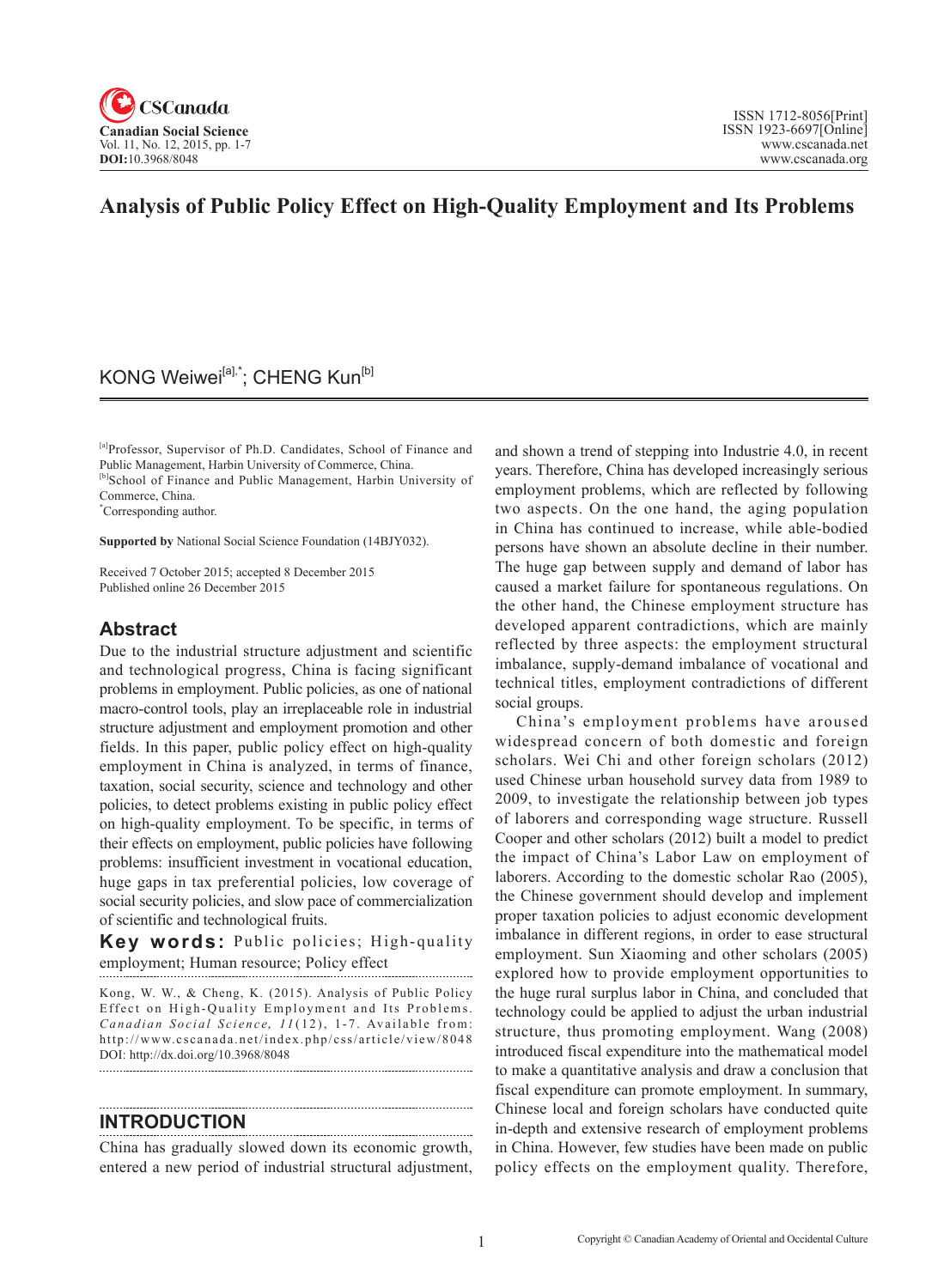in this paper, public policy effects on high-quality employment are analyzed, and existing problems are detected.

The Chinese government pays high attention to employment problems. In "Report to the Eighteenth National Congress of the Communist Party of China", the President Hu Jintao explicitly proposed the implementation of the strategy of giving priority to employment and active employment policies, to realize higher-quality employment. The Outline of "Twelfth Five-Year Plan" Draft identifies the strategic position of adhering to give priority to employment and stresses that an individual, market, and government-integrated employment promotion mechanism should be built, so as to promote full employment. Public policies, as one of national macro-control tools, have irreplaceable great effects on economic growth, industrial restructuring, employment promotion and other aspects.

Factors affecting employment are from many fields. Policies, institutions, education systems and many other objective factors would have some effects on employment. However, the Chinese government should develop proper policies and implement fiscal, taxation, social security and science and technology policies for a negotiated solution of the current severe employment situation. Public policies, as a "visible hand", can make up for shortcomings of the labor market as an 'invisible hand", and actively guide and promote higher-quality employment of laborers. As a result, public policies are bound to have direct or indirect effects on employment.

# **1. PUBLIC POLICY EFFECT ON HIGH-QUALITY EMPLOYMENT**

### **1.1 Fiscal Policy Effect on High-Quality Employment**

#### **1.1.1 Active Fiscal Policies: Promoting Employment**

Fiscal policy is an important means to adjust the national economic structure, so effects arising from the implementation of fiscal policy would have some impact on employment. It has been proved by practices that active fiscal policies can greatly promote employment by means of expanding investment, simulating consumption, optimizing the economic structure and employing other strategies. The newly-increased employment figure in Chinese cities and towns had continued to increase from 1.13 million in 2008 to 13.33 million in 2014 (see Figure 1). In this year, the surveyed unemployment rate of 31 large cities remained at around 5.1%. According to statistical data of the Ministry of Human Resources and Social Security, as of the end of June 2015, the newlyincreased employment figure in Chinese cities and towns was 7.18 million, which accounted for 71.8% of the original newly-added employment plan in 2015.



**Figure 1 Newly-Increased Employment in Chinese Cities and Towns From 2008 to 2014** Data Source: Statistics by the Ministry of Human Resources and

Social Security.

Employment promotion is an outcome of effects of various factors. However, active fiscal policies have been implemented to promote economic growth, thus promoting employment in China. According to statistics, during the period from 2008 to 2013, active fiscal policies had contributed to an average of 8 to 9 million annual increase in the quantity of job opportunities. Continuous increases in job opportunities are attributed to social resource reconfiguration through fiscal policies, which promote enterprises to expand investment and simulates consumptions, thus creating new industries and job post, so that more job opportunities are created.

#### **1.1.2 Fiscal Policy Effect: Affecting Employment Structure**

Fiscal policy effects can contribute to the adjustment of industrial structure, thus affecting the employment structure. At the present stage, the Chinese government pays high attention and gives great financial support to the development of the tertiary industry. In today's society, the tertiary industry creates the most job opportunities and shows the most rapid growth in employment. In addition, the labor elasticity coefficient of capital investment in the tertiary industry is quite large, so the best choice is to vigorously develop the tertiary industry, in order to adjust the industrial structure. The tertiary industry takes an important part in prompting industrial development and absorbing labor force. In terms of the industrial structure, in 2013, the tertiary industry accounted for 46.9%; the second industry accounted for 43.7%; the first industry accounted for 9.4%. The value added of the tertiary industry in China experienced an 8.1% increase. According to statistics, every 1% increase in China's GNP can bring 800,000 more job opportunities, while every 1% increase in output values of the tertiary industry can bring 1.5 million more job opportunities  $[3]$ . At the end of 2012, the number of employed persons in the tertiary industry reached 276. 9 million, experiencing a 1.5% increase over the last year and accounting for 36.1% of the overall number of employed persons in China. This figure (36.1%) was 0.4% greater than 2011, 2.5% greater than the primary industry, and 5.8% greater than the second industry. Besides creating a large number of job opportunities, the rapid growth of the tertiary industry has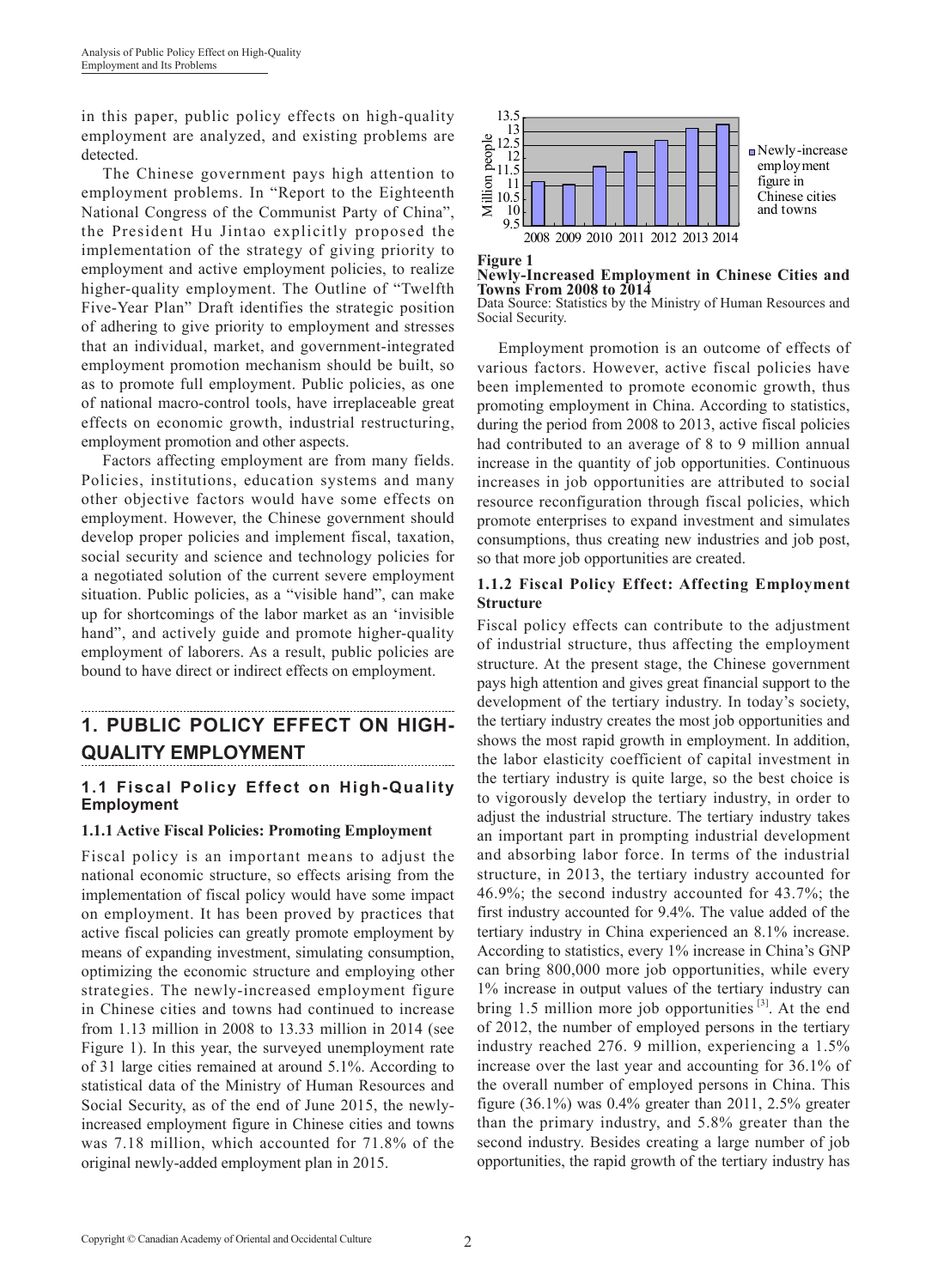also greatly affected the current employment structure. In the perspective of employment elasticity, employment elasticity is significantly higher than the second industry. Newly-increase job opportunities in Chinese cities and towns are closely related to the rapid growth of the tertiary industry. Therefore, fiscal policy effects have not only changed the industrial structure, but also produced some impact on the employment structure.

#### **1.1.3 Fiscal Investment: Increasing Employability of People**

Governmental fiscal investment in reflected by many aspects of social life. It is a compelling obligation for governments to initiative education cause, in the public service sector. The Chinese government has continued to

increase investment in education and cultivated a large number of qualified personnel for society. At present, specialties offered by higher education in China have covered all areas related to social and economic life, thus laying a foundation for the social labor division and industry subdivision. Education development helps to improve the quality and employability of laborers, so that people can acquire sufficient professional knowledge and get more job opportunities. As a result, education development can improve the employment quality. Governments' investment in education accords with the core idea of Schultz's Human Capital Investment. Specific situations of the Chinese governmental investment in education in the past 8 years can be seen in Figure 2.



#### **Figure 2 Chinese Government's Annual Fiscal Investment in Education and Year-On-Year Growth Ratio** Data Source: *China Statistical Yearbook*.

From Figure 2, the Chinese governmental investment in education showed a rising trend on a year-over-year basis. Chinese governmental investment in education experienced a nearly 310% increases, from 981.531 billion yuan in 2006 to 3.036472 trillion yuan in 2013. Thus it can be seen that the Chinese government made huge investments in improving the quality and skills of laborers, thereby helping laborers to find suitable jobs and producing a profound impact on the employ ability of laborers.

### **1.2 Tax Policy Effect on High-Quality Employment**

#### **1.2.1 Tax Preference Policy: Boosting Labor Demands**

Governments give tax preference to some enterprises (small meager-profit companies) to promote their development, in order to increase job opportunities and boost labor demands. After the enterprise scale is built, labor demands will naturally increase.

China's tax preferential policies to small meager-profit companies specifically touch upon three categories of taxes: income tax, business tax and stamp tax. According to the "Circular on Issues Concerning Income Tax Preferential Policies for Small Meager-profit Companies (No.23 *Notice of the State Administration of Taxation*)", small meager-profit companies are entitled to a preferential policy of reducing income tax by 20%; enterprises or nonenterprise units with taxable monthly sales lower than 20,000 yuan (including 20,000 yuan), can be temporarily exempted from valued-added tax; enterprises or nonenterprise units, whose monthly turnovers do not exceed 20,000 yuan, can be exempted from business tax. Such tax incentives would greatly facilitate the development of small meager-profit companies. According to statistics, the labor population in China is nearly 800 million, while the employment population reaches 769 million, including 150 employment populations owned by small meagerprofit companies. The labor-absorbing ability of small meager-profit companies is 4 to 5 times of large and medium-sized enterprises. These figures reflect that the Chinese government' tax preference to small meager-profit enterprises can not only promote the development of small and micro-sized enterprises, but also boosts labor demands.

#### **1.2.2 Tax Policy: Affecting Labor Income**

Tax policy can regulate the labor income. Tax policies can be implemented to lower the excessively high labor income, eliminate or normalize implicit incomes, ban unlawful income, increase the excessive low labor income, boost the proportion of middle-income populations, and narrow urban-rural, inter-regional and inter-industry income gaps to guarantee the fairness of labor income. With improved living standards, a large number of low-income people have to pay personal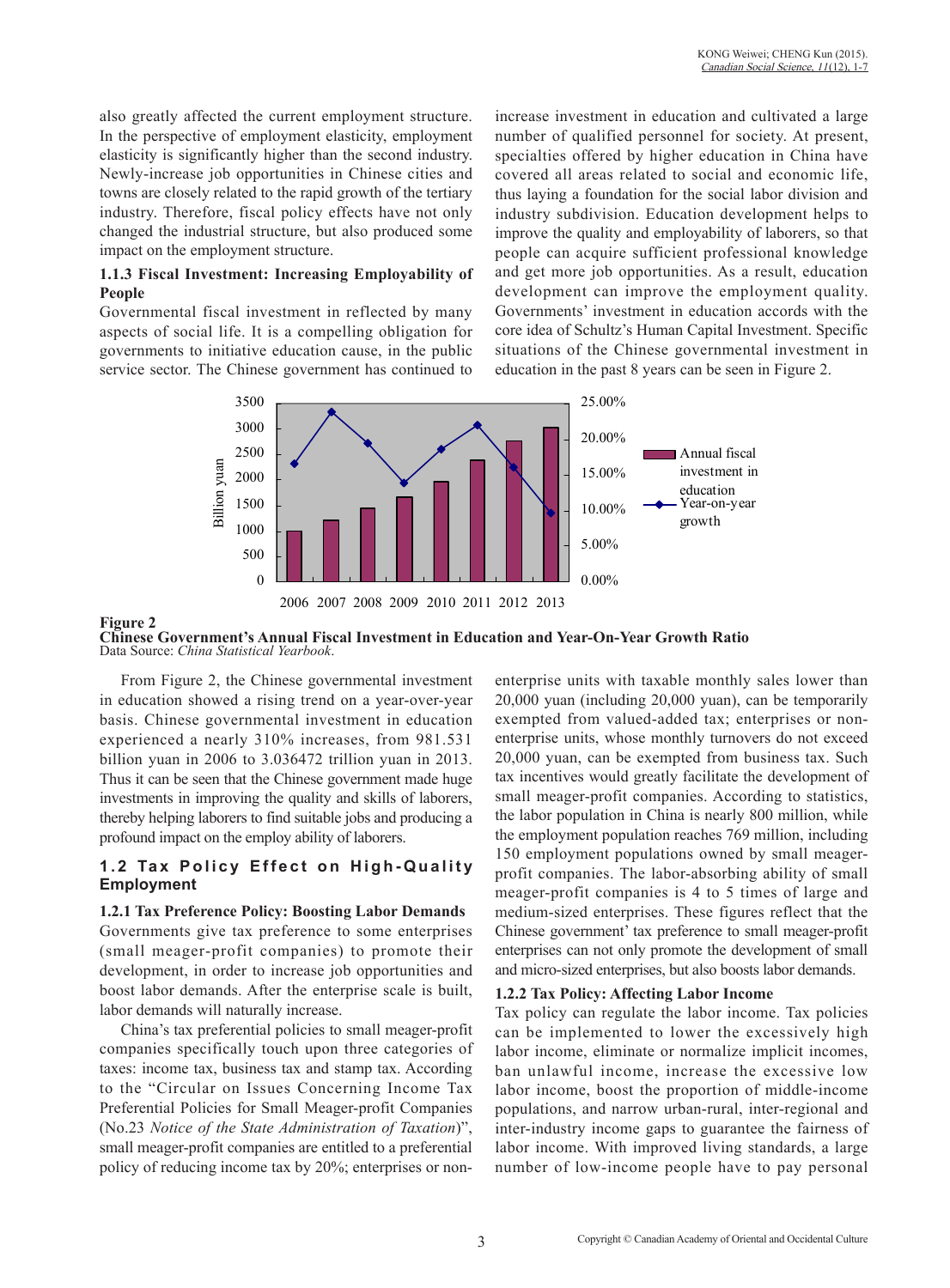income taxes, although they suffer great living pressures caused by rising prices of various articles. However, after a tax policy was implemented to raise the personal income taxation threshold, people, with an income lower than 3,500 yuan, are exempted from personal income tax. In this way, the tax policy improves the labor income of low-income people, thereby increasing their enthusiasm for working and ensuring that laborers can exert all their energies at work to create values for society, as well as their employers.

#### **1.3 Social Security Policy Effect on High-Quality Employment**

#### **1.3.1 Increasing Welfare and Employment Level of Laborers**

Social insurance policy, as an important part of social security policies, produces special effects on employment of laborers. China's current social insurance system is mainly composed of pension, medical, sickness, disability, unemployment, maternity, death and wills insurance programs. These social insurance policies can bring stable anticipated incomes and reduce worries related to sickness, unemployment and maternity of laborers in employment, so that laborers can be more focused on their work, thus working at a higher production efficiency and promoting the rapid development of the economy. Meanwhile, laborers do not need to deposit much savings for emergency needs, which, to some extent, can boost consumption and simulate domestic demands, thereby increasing labor demands.

#### **Table 1**

**Proportion (%) of Each Item in the Total Social Security Expenditure** 

|      | <b>Retirement</b><br>pay for<br>administrative<br>institutions | <b>Financial</b><br>insurance<br>funds | aid to social Employment<br>subsidy | <b>Subsistence</b><br>allowance to<br>urban residents |
|------|----------------------------------------------------------------|----------------------------------------|-------------------------------------|-------------------------------------------------------|
| 2007 | 28.77                                                          | 23.41                                  | 6.81                                | 5.43                                                  |
| 2008 | 26.64                                                          | 23.97                                  | 6.09                                | 6.05                                                  |
| 2009 | 27.51                                                          | 23.36                                  | 6.72                                | 6.81                                                  |
| 2010 | 25.78                                                          | 25.29                                  | 6.84                                | 5.90                                                  |
| 2011 | 24.64                                                          | 28.37                                  | 6.03                                | 6.07                                                  |

*Note.* Only main items are listed in the table, so the sum total of proportions of the four items is less than 1

Data source: Calculations based on relevant data in *China Statistical Yearbook* from 2008 to 2012.

As can be seen from Table 1, retirement pay for administrative institutions accounted for a large proportion of the overall social security expenditure of China. The proportion of retirement pay for administrative institutions accounted for a large proportion of the overall social security expenditure was the highest in 2009, reaching 28.77%. And this figure had shown a decline trend on a year-over-year basis, ever since 2007. Meanwhile, the proportion of the financial aid to social insurance funds

in the overall social security expenditure showed a rising trend, which indicated that the Chinese government was increasingly focused on giving financial aids to social insurance funds. Proportions of both the employment subsidy and subsistence allowance to urban residents were around 6%, which was much lower than developed countries, and did not conform to the current development situation in China.

Currently, bearing increasingly great pressures from the economic downward, the Chinese government is required to reduce the burden on enterprises to simulate the vitality of enterprises, so that enterprise can better complete the task of absorbing laborers in the employment market. As clearly stipulated in the Third Plenary Session of the 18th, the Chinese government should lower the social security rate properly and timely and implement the policy of adjusting and perfecting work-related injury insurance rate to decrease the lowest industry benchmark rate from 0.5% to 0.2%, the highest industry benchmark rate from 2% to 1.9%, the average policy rate from 1% to 0.75% (with a 0.25% decrease) and the actual average rate from 0.9% to 0.7% (with a 0.2% decrease). According to preliminary estimates, favorable social security policies can reduce a total expenditure of 15 billion yuan for enterprises. As a result, with alleviated burdens, enterprises can increase employee benefits, thereby improving the level of employment. In addition, work-related injury insurance benefits of injured workers have continued to grow. For example, the one-off work-related death insurance benefit has a unified national standard, and would increase along with the improvement of the per capita disposable income of urban residents in the previous year. Each area has built a mechanism ensuring that work-related injury benefits increase along with economic development. During the period from 2009 to 2014, the one-off disability insurance benefit experienced an average of a 28.7% increase on a year-by-year basis; 25.1% for the disability subsidy; and 28% for life care allowance. Benefits of injured workers are provided by law, so their benefits would not be reduced due to insurance rate decreases. As a result, the employment level of laborers is improved.

### **1.3.2 Increasing Human Capital Amount in Labor Supply**

Human capital, one of important forces to promote modern economic growth, has effects which cannot be ignored. Along with social development and technology advancement, modern enterprises have paid growing great attention to the quality of their employees. Improvement of the laborer quality can alleviate frictional and structural employment caused by scientific and technological progress, industrial structure upgrading and other factors. Improvement of the laborer quality can be realized through training, education, practices and other ways, so that laborers can gain more job opportunities and higher incomes and improve their quality of employment.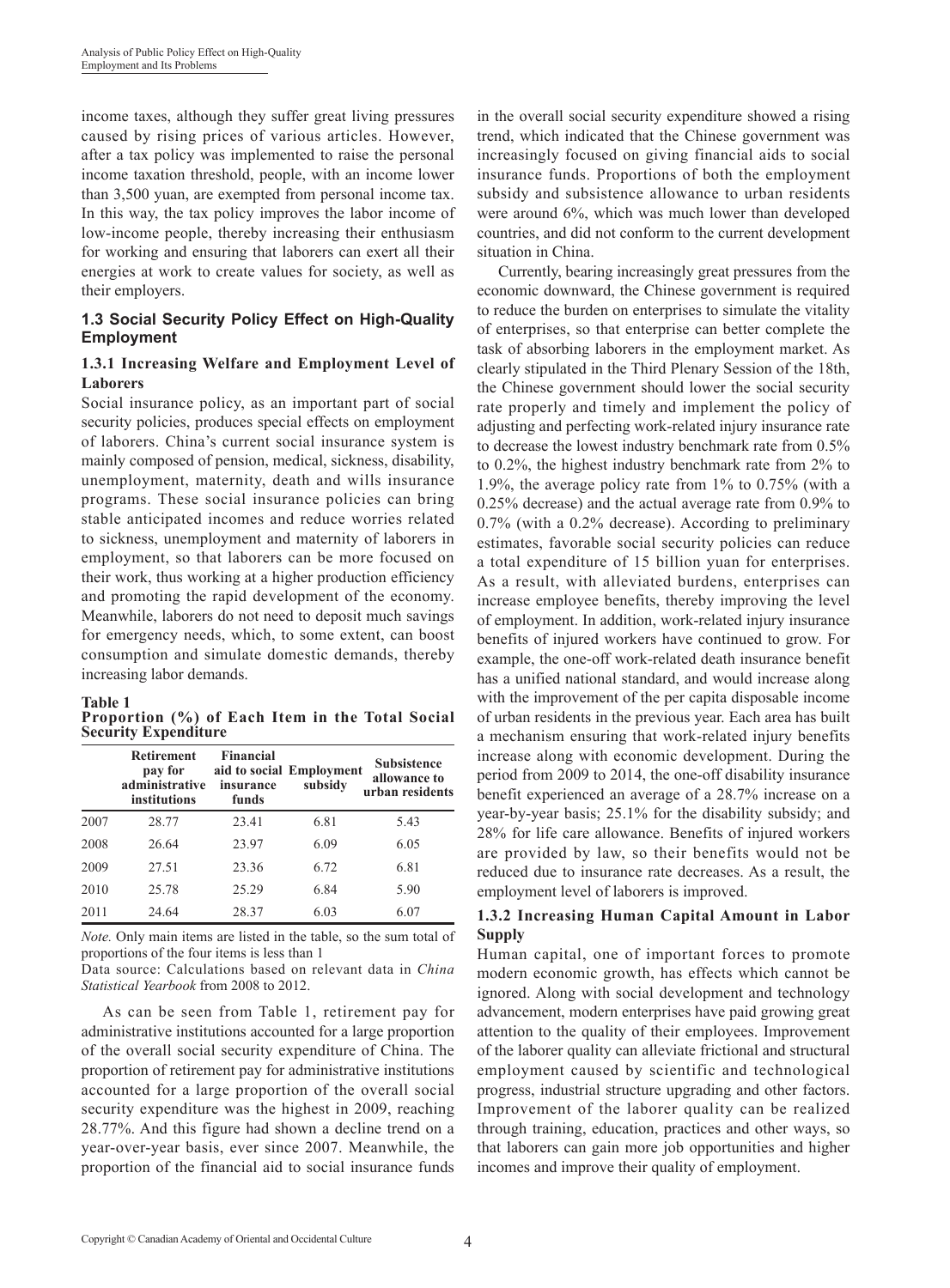China's social security expenditure in vocational training has increased annually. According to rough estimates, in 2013, the total investment of funds for vocational training was about 345 billion yuan, with a nearly three times increase over 93.9 billion yuan in 2005, which indicated an average of 18% annual increase. In 2013, the fiscal education budget for vocational training was 254.3 billion yuan, experiencing a nearly 5 times increase and indicating an average of a  $25\%$  annual increase  $[13]$ . Increases in vocational training expenditures have improved the post qualification of laborers, thereby further increasing the amount of human capital.

#### **1.3.3 Stabilizing Labor Market and Balancing Labor Supply and Demand**

At present, China's social security policies can offer sufficient securities to laborers in pension, medical care, unemployment, work-related injury, maternity and other aspects, so that all laborers can be free from worries arising from illness, retirement and unemployment, and throw themselves fully into work. Specific insurance situations are shown in Figure 3.



#### **Figure 3**

**Number of Insured Persons in Past 5 Years** Data Source: *Statistical Bulletin of the Human Resources and Social Security Cause in 2014*

As can be seen from Figure 3, the number of persons joining the social insurance system showed a rising trend in the past 5 years. At the end of 2014, the number of persons joining the pension insurance system reached 842.32 million, which was 22.63 million greater than the same period in 2013. In addition, the bulletin also showed that the year-around pension insurance fund revenues reached 2.762 trillion yuan which showed an 11.7% increase over the previous year and included 2.11 trillion yuan of pension insurance fund collection revenues, with a 9.5% increase over the previous year. The year-round pension insurance fund expenditure in 2013 reached 2.3326 trillion yuan, with a 17.7% increase over the previous year. At the end of 2013, the pension insurance fund balance was 3.5645 trillion yuan. Meanwhile, numbers of newly-joined persons in medical care, unemployment, work-related injury and maternity insurance in 2014 were 26.74 million, 6.26 million, 7.22 million and 6.47 million, respectively. Accumulated fund balances of medical care, unemployment, work-related injury and maternity insurance were respectively 391.3 billion, 445.1 billion yuan, 112.9 billion yuan and 59.3 billion yuan. The rising trend in the number of insured persons not only indicates that laborers have developed a greater awareness of risk along with the imperfection

of social security policies, but also proves that the whole labor market has become more and more stable with each passing year. In addition, the accumulated balances of insurance funds can fundamentally guarantee the whole labor market.

#### **1.4 Science and Technology Effect on High-Quality Employment**

#### **1.4.1 Spurring a New Entrepreneurship Wave**

At the third session of the  $12<sup>th</sup>$  National People's Congress, the Prime Minister Li Keqiang put forward the "Internet Plus" strategy. The popularity of the Internet greatly lowers the entrepreneurship threshold, thus creating many job posts. According to "Micro-letter social and economic impact study" released by the China Information Economics Society, from July 2013 to June 2014, micro-channel simulating effects brought a total of 10.07 million job opportunities, including 1.92 million of direct opportunities and 8.15 million of indirect opportunities. Meanwhile, over 5 million of teams start their business on the Tencent open platform, and provide jobs far greater than 5 million. During three years from 2011 to 2014, the total number of available applications on the Tencent open platform exceeded 2.4 million, and the total number of entrepreneurs reached as many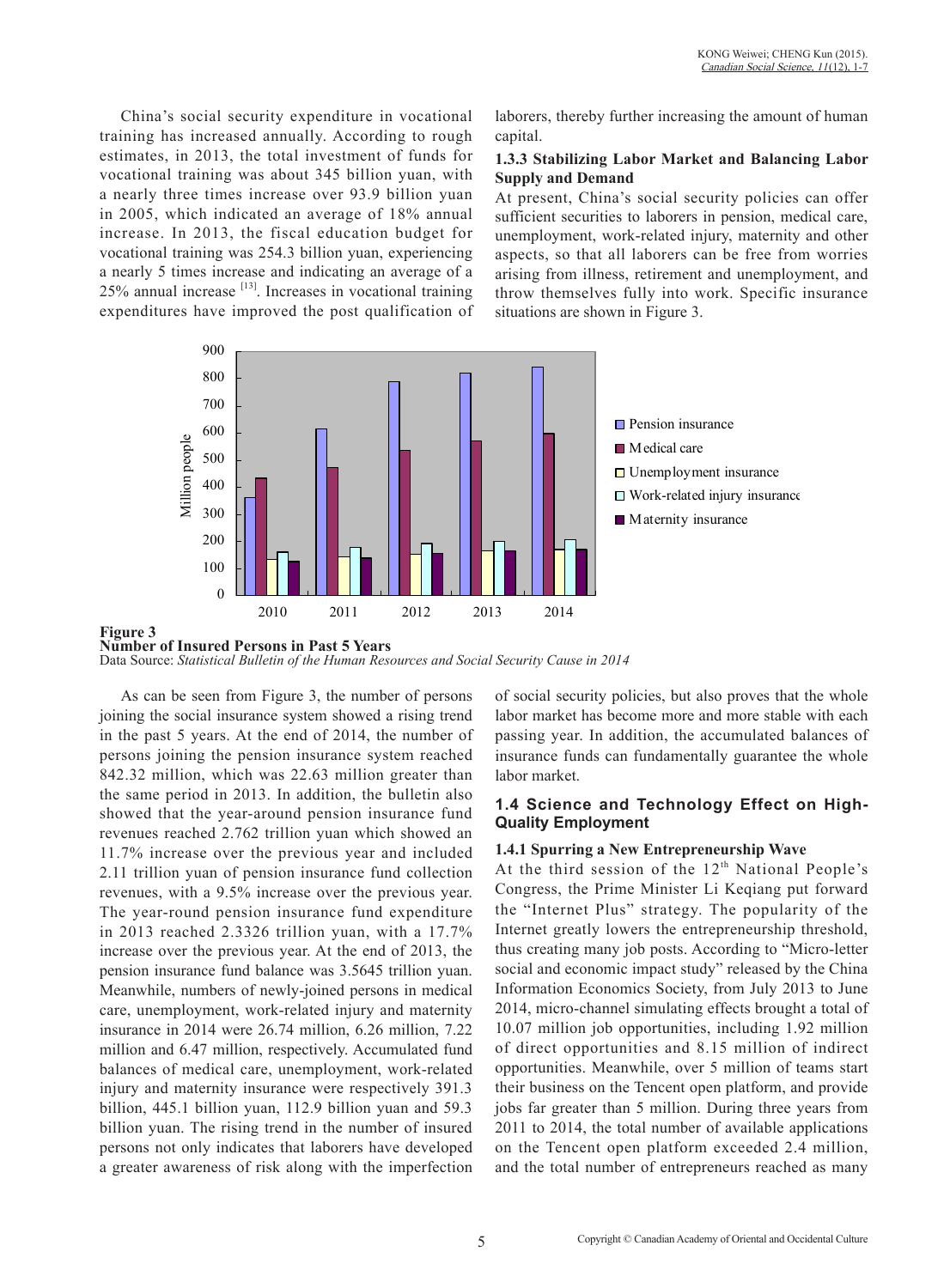as 5 million. The total number of small entrepreneurs experienced a 400% growth on a year-by-year basis. A strong entrepreneurship wave has been spurred by science and technology policies. The powerful entrepreneurship wave would become a new trend in the coming decades, and bring new opportunities to the current traditional employment market.

#### **1.4.2 Improving Flexibility of Employment Market**

Science and technology policies drive science and technology to advance forward constantly. The "Internet Plus" strategy is a product derived in the process of improving science and technology policies and abiding the trend of the times. For example, in the field of communication, "Internet + Communication" derives the instant communications which enable users to make voice or video chats with each other. Meanwhile, "Internet + Employment" not only changes the traditional jobhunting mode that laborers can find jobs only through local recruitment information, but also brings new job opportunities and broad development space to laborers and improves the flexibility of the labor market.

At present, science and technology penetrate into every industry, and the labor market is also changing along with technology advancement. With recruitment websites and mobile recruitment Apps, laborers can not only access to labor-demanding information via computer internet to find jobs around the country, but also use mobile phones to check industrial dynamics so as to find more suitable and promising job posts. In today's society, the rapidlydeveloping Internet technology adds vitality to the labor market, but more raises the employment quality to a new height.

# **2. PROBLEMS IN PUBLIC POLICY E F F E C T O N H I G H - Q U A L I T Y EMPLOYMENT**

### **2.1 Insufficient Public Fiscal Investment in Vocational Skill Training**

Public financial investment in education has long been the main source of education appropriations in China. From previous public financial investment in education programs of China, education appropriations were mainly used in basic education and higher education. Although funds were also used to provide vocational training skills to laborers who are working or about to work, they just accounted for a quite small part in education appropriations. In 2005, the Public financial investment in vocational education in China was 93.9 billion yuan, and this figure increased to 345 billion yuan. Although the public financial investment in vocational education experienced an increase of nearly three times from 2005 to 2013, it still accounted a quite small proportion of the total financial investment in education. Therefore,

judging from the actual national conditions in China, it can be seen that it is quite necessary to invest in basic education. Moreover, as employment problems have become increasingly evident in the context of the grim employment situation and the industrial structural adjustment and updating, it is imperative to invest more funds in vocational skill education. China had long been resorting to labor-intensive industries to develop its manufacturing industry, so as to boost import and export business and promote economic growth. However, along with technology innovation and advancement of enterprises, structural unemployment has become increasingly evident. Labor-intensive industries no longer conform to the actual economic development situation in China. A large number of workers should strengthen vocational and technical training, in order to adapt to industrial development and upgrading brought by scientific and technological progress, thus improving their own employment level, creating more wealth for society, and fundamentally enhancing the overall competitiveness of China.

#### **2.2 Huge Gaps in Support of Tax Preference Policies for Small Meager-Profit Enterprises**

Tax preference policies for financially aiding small meager-profit enterprises have problems which are mainly reflected by following three aspects. Firstly, in terms of the regional structure of tax preference, the tax-bearing level in special economic zones and other coastal developed zones are much lower than inland provinces. According to statistics, the tax-bearing rate of foreign-related enterprises in special economic zones is just 5%; the figure in coastal developed zones is 9%; the comparable figure is 15% in inland provinces. Due to huge gaps in the taxbearing rate between coastal developed zones and inland provinces, most small meager-profit companies develop in coastal developed zones, thus further widening the gap between the development level of coastal developed zones and inland zones, so employment problems in inland provinces have been aggravated. Secondly, as seen from relevant statistical data, tax preference policies are mainly provided to small meager-profit companies in the tertiary industry, such as catering, hairdressing, small retail enterprises and other service companies. Meanwhile, as the tax reduction standard of "no more than 20,000 yuan of monthly turnover" is too low for small meagerprofit companies in the construction, finance and other industries, so these companies are not entitled to enjoy tax preference policies. As a result, unfairness in tax collection is caused, because small companies in the construction, finance and other industries are provided with a smaller tax preferential margin. Lastly, tax preference policies for small meager-profit companies just touch upon limited tax categories, including income tax, value-added tax and business tax.